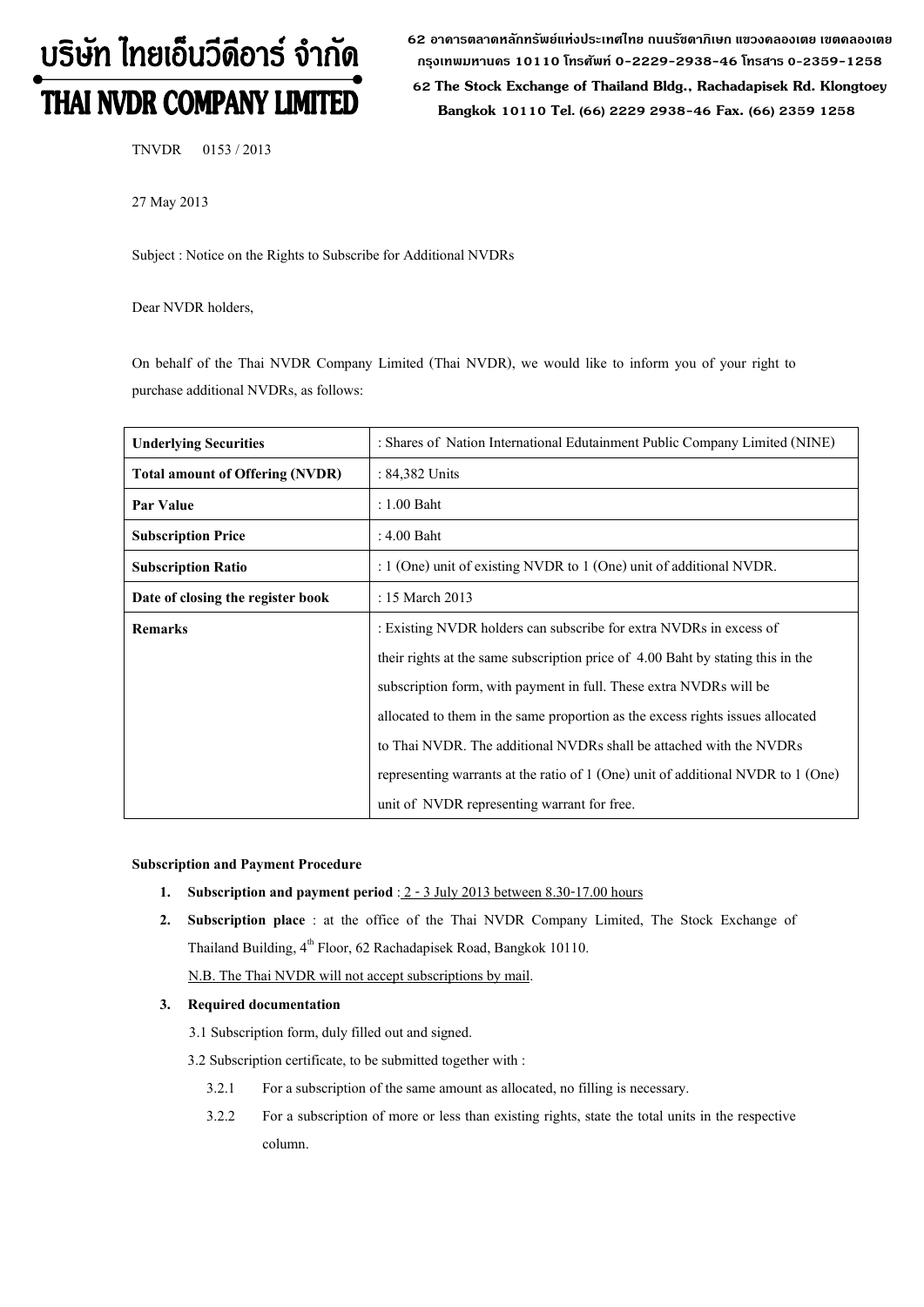## **4. Payment**

**Subscription for full entitlement or less than or excess the entitlement**, please make payment by one check or one cashier check which is collectable through clearing house in Bangkok. The check or cashier check shall be dated from 2 to 3 July 2013. Indicate the subscription date and make it payable to *-Nation International Edutainment Public Company Limited for share subscription.*

- **5.** If NVDR holders fail to exercise their rights or make a payment within the allotted time schedule, or the check or cashier check is not honored, it shall be deemed that such NVDR holders do not wish to exercise their subscription rights. Thai NVDR shall thus regard the subscription as being void.
- **6.** Refund for unallotted NVDRs.

If the excess rights NVDRs were not allotted in full because the number of NVDRs subscribed for were more than the number or remaining units of NVDRs, the Thai NVDR will make a refund (without interest) to the NVDR holders by check for the unallotted NVDRs and send it by registered mail to the address that appears on the Share Register Book on the date of closing the book, within 7 business days after the Thai NVDR has received the refund from the underlying company.

Should you need any further information, please do not hesitate to contact Thai NVDR Company Limited at 02-229-2800 Ext. 2938-46.

Sincerely yours, Thai NVDR Company Limited

Pridaya Clarchaya

(Pichaya Chomchaiya) Head Depository Department The Stock Exchange of Thailand

Enclosure : 1. Subscription Form for NVDR Right Issues

2. Subscription Certificate